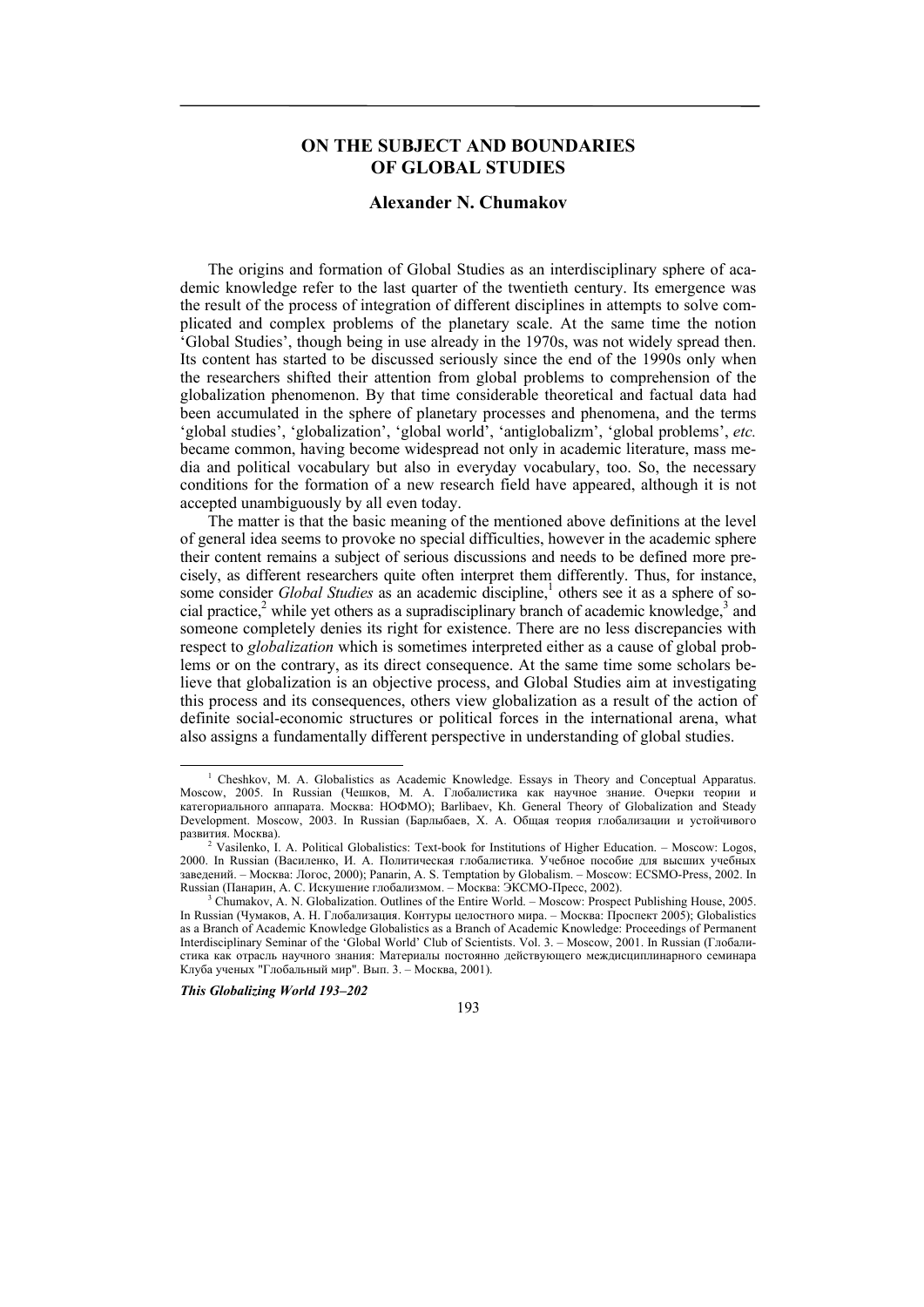Noting such a wide spread of opinions on the interpretation of both Global Studies and its basic tenets, it is important to emphasize that it is quite a regular phenomenon, as the matter concerns a new actively forming branch of academic knowledge. Consequently, this is not a scholastic notions game what is taking place in this case but the process of formation of a unified and quite definite language of interdisciplinary communication. In this respect it is necessary to bear in mind that the term 'Global Studies' has for the first time appeared due to quite active discussions and numerous publications concerning the dangers of global problems, which came into serious notice only after the publication of the first reports of the Club of Rome. Originally, this term meant the sphere of science connected with researches only in the field of global problems. Let us notice that it had happened a few decades before globalization started to be discussed. And, for instance, the word 'antiglobalism' finally came to everyday life quite recently when in different countries the international movement of so-called antiglobalists manifested themselves with extravagant protest actions.

To arrange all this terminology in a certain system becomes an urgent task nowadays, as the matter of the Global Studies status, categories, principles and approaches is fundamental. Without this it is difficult to expect a success in proper understanding of contemporary world tendencies and withstanding global threats.

Having no opportunity to go into details, let us notice that *globalization* is a centuries-long natural-historical process; *global problems* are a determined result of this process; and *Global Studies* is the sphere of theory and practice that focuses on globalization and global problems.

Global studies firstly arose basing on the investigation of global problems, that is on the analysis of the consequences when the term 'globalization' had not simply existed yet, and this fact misleads some modern scholars when the cause and the effect are concerned.

In this respect, let us turn to the term 'globalization'. It is used as a rule to characterize the integration and disintegration processes of a planetary scale in the field of economy, politics, culture and also anthropogenic environmental changes that have the universal character in their form and in the content they affect the interests of the whole world community. At the same time it is significant to note the two extreme points in the interpretation of both the phenomenon of globalization itself and the history of its appearance. One of them consists in the improperly broad interpretation of the planetary character of social links and relations in the attempt to discover them already in the primitive society. From this point of view, even the early stages of the development of humanity are characterized as global ones.

Another extreme point is to treat globalization too narrowly when modern processes of social development are considered apart from their fundamental causes and genesis, that is history and dynamics of the formation of the international structures and transnational links are not taken into account. Within such an approach globalization is quite often connected with the events of the twentieth century only, and moreover with the last decades. Besides, it is often viewed as a deliberately defined and controlled process, as a purposeful fulfillment of someone's policy, and they even speak about globalization as a subjective reality, someone's guileful intention, realized in the interests of a certain circle of people, transnational corporations, or definite states.

The above-mentioned extremes in the views on globalization do not cover the whole range of the existing standpoints on the question, and their diversity can be explained not only by the complexity of the subject, but also by the insufficient develop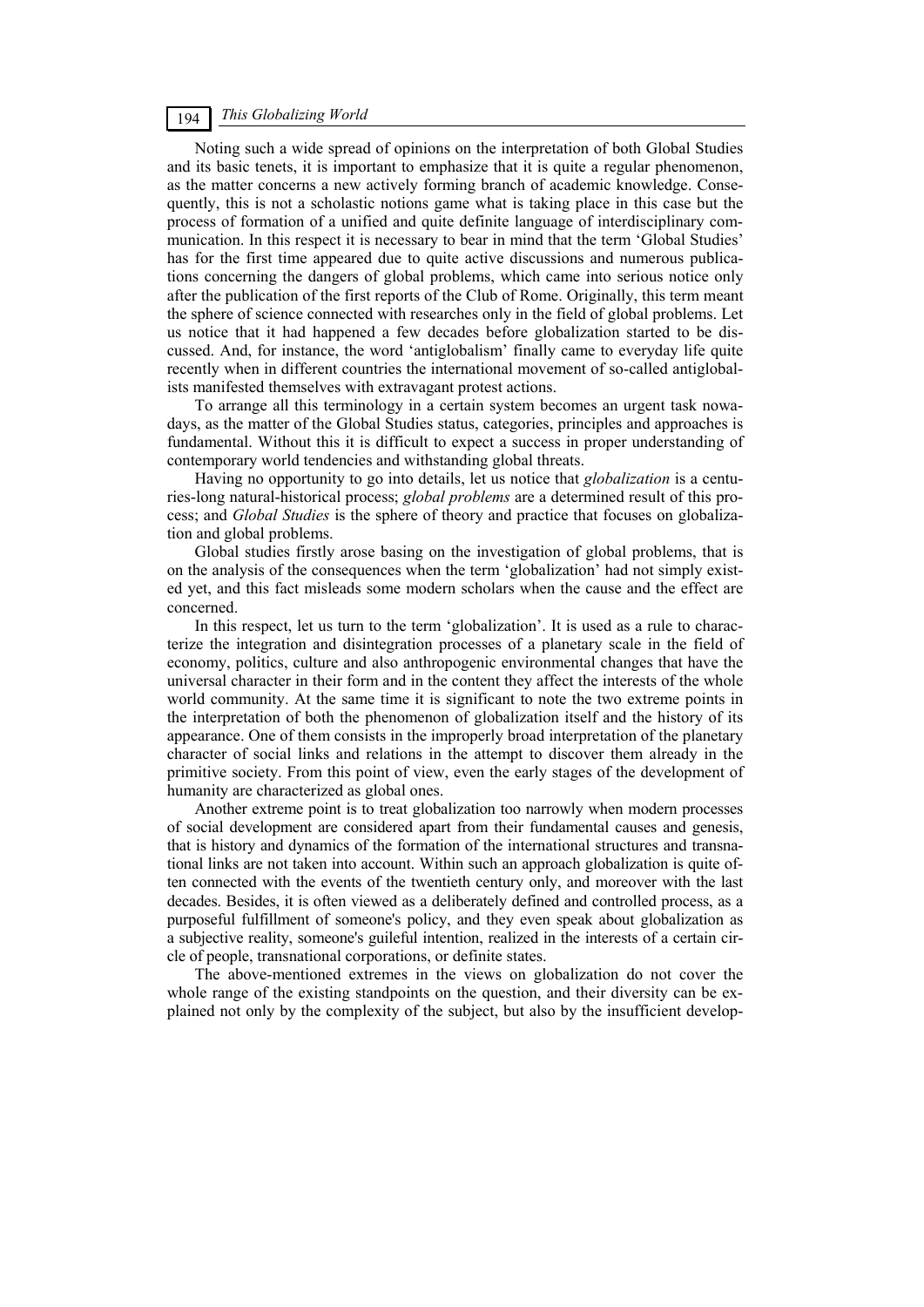ment of the issue. It causes some negative consequences. In particular, mutual understanding between people is getting embarrassed, the interdisciplinary interaction is hampered, and serious obstacles are created on the way of understanding the true reasons of globalization and global contradictions it brings. The reasons of misunderstanding of many conflicts are rooted here too, determined by the fact that the world in its certain aspects and relations is increasingly becoming unified, integral and mutually dependent while at the same time no mechanisms effective enough to regulate social relations at the global level are available. It is quite obvious that without a profound analysis and quite a clear understanding of the essence of processes of globalization it is difficult to expect a successful overcoming of the problems mentioned above.

Thus, today the necessity has come to a head to define the status of global studies, which has already compiled rich material, acquired a sufficient development and is represented by a variety of schools, directions, different associations, creative collectivities, research groups, *etc.* A complicated nature of the object of investigation and inevitable in this case interdisciplinarity complicate considerably the establishment of clear boundaries of the subject we are interested in, as they quite often merge with other fields of knowledge: futurology, culture studies and philosophy. Moreover, the theoretical knowledge received in Global Studies is very often connected with the necessity of concrete decision-making that leads to enlarging of the subject under discussion's boundaries. For better understanding of the assigned problem we will make a short survey into the history of the formation of the global world and process of its comprehension.

As has already been mentioned, the formation of global studies begins when they started to speak for the first time about the arisen threats to the whole humanity and began to discuss new issues which assumed the name of 'global'. It was the period of the late 1960s – early 1970s. In the context of our discussion the circumstance in point has a fundamental meaning, as nowadays the discussions on globalization are weakly correlated or are related in no way at all to the global problems and the beginning of their systematic study about forty years ago. As a result Global Studies is quite often or predominantly correlated with the investigation of processes of globalization, at best declaring it the incipient discipline counting no more than one and a half decade, that is the period when Global Studies is in the focus of scientists' attention.

However, one should emphasize that although since the end of the 1960s scientists focus their attention not on the processes of globalization but on the consequences (global problems), already at that time there emerged an integrative field of interdisciplinary research aiming at a theoretical research and practical coping with fundamentally new dangers urgent for the whole humanity. At that time it became evident that alongside with the *differentiation* of scientific knowledge accompanying science for centuries, the urgent necessity appeared *to integrate* theoretical and practical knowledge aimed at studying new phenomena that were noted for the scale, integrity and complex system of mutual relations both inside the global problems themselves and in their connection with economic, social and political spheres.

Therefore, Global Studies initially started to form both as a fundamentally new scientific trend with integration processes coming to the forefront and as a sphere of social practice including international policy, economy and even ideology. Its emergence was a peculiar response to the challenge of time. It is at that period that first in the industrially developed countries and then in other countries the ecological situation deteriorated as a result of increasing misbalance in the relations of the humans and the environment. Soon it became clear that ecological problems were closely connected with other contra-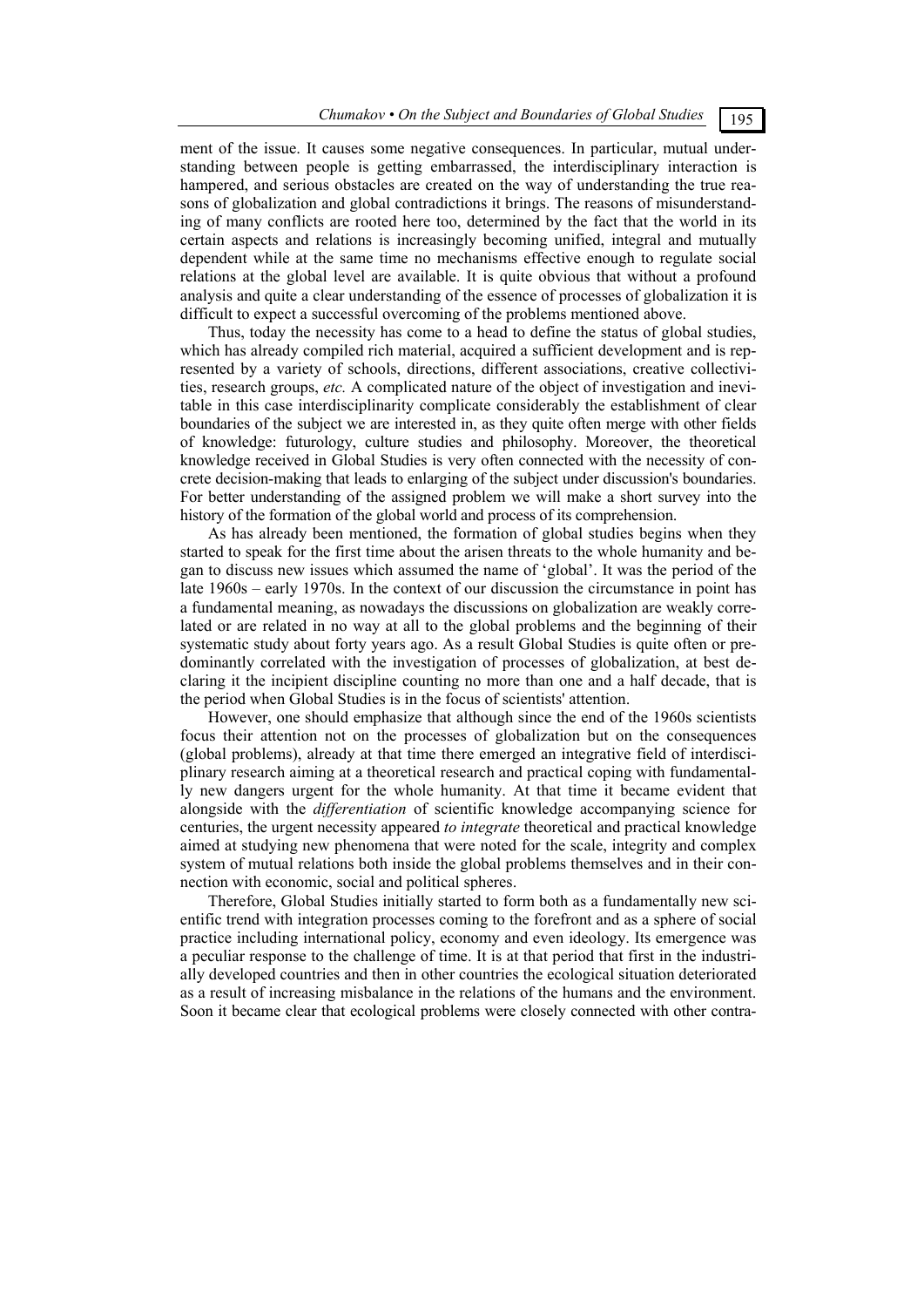dictions of the planetary scale. Beyond the discovered unexampled pollution of the environment, the threatening tendencies of the uncontrolled growth of population of the Earth have revealed themselves, as well as the limits of exhaustion of natural resources and the mortal danger of the impetuous arms race that meant a serious danger to the advancing social development and even the existence of life on the planet.

The quantitative and qualitative changes in various spheres of social life and in the interaction of society and nature gradually accumulated during a long period being reflected not only the complexity, variety and dynamics of modern epoch, its particular technocratic, scientific character, but also in the expansionistic moods directed at the absolute conquest of nature. Almost immediately after the recovery from the horrors of World War II the humanity was drawn into new confrontation that caused the unexampled arms race; the ecological equilibrium on the planet was completely undermined. At the same time the inhuman essence of the unrestrained growth of non-ecological industrial production and in no way limited technological progress became evident quite soon. The misbalance in the society-nature relations reaching by that time the maximum permissible meanings and also the fragmentariness and disunity of the humanity in the face of global problems became obvious not only for specialists but also at the level of mass consciousness.

Here, however, one should note that some tendencies in the formation of the integrated world and changes taking place in it got into the focus of scientists and philosophers' attention much earlier than those changes had become evident for everybody. So, to the first attempts to comprehend the arising world tendencies and caused by them fundamentally new and common to all mankind problems, one should refer Thomas Malthus's ideas about natural regulation of population, Immanuel Kant's reflections concerning the eternal world or, for instance, Jean Lamarck's speculation on the role of humans. Undoubtedly Karl Marx and Friedrich Engels's universalistic views presented in their 'Manifesto of the Communist Party' and a number of other works must also be placed in this line. Organized on their initiative in 1864, *The First International* reflected the arising necessity in the consolidation of different political and professional forces at the global level and became *per se* one of the first prototypes of a great number of international organizations which since then started to appear all over the world in increasingly great number. Nowadays such organizations become a concurrent part of the world community's life and their number has increased manifold.

As applied to the theme of our discussion, it is important to emphasize that the appearance of international organizations in the second half of the nineteenth century was an answer to the developing economical and sociopolitical relations which exceeded the limits of national states and generated an obvious necessity in cooperation and coordination of the intergovernmental efforts in solving principally new transnational tasks. The First and particularly Second World Wars gave a powerful impulse to international organizations' creation. Their end was accompanied by an attempt to prevent the repetition of the experienced horrors and the wish to build an effective system of international security. So, in 1919 there was established the *League of Nations*, the international organization whose proclaimed main goal was the development of collaboration between peoples and providing a guarantee of peace and security. And in 1945 there was accepted the United Nations Charter created to maintain and support the world security and development of collaboration among states in the post-war period. The essence of the new situation consisted in the fact that the world having completely divided into two ideologically opposing parts was more and more involved into arms race, caused by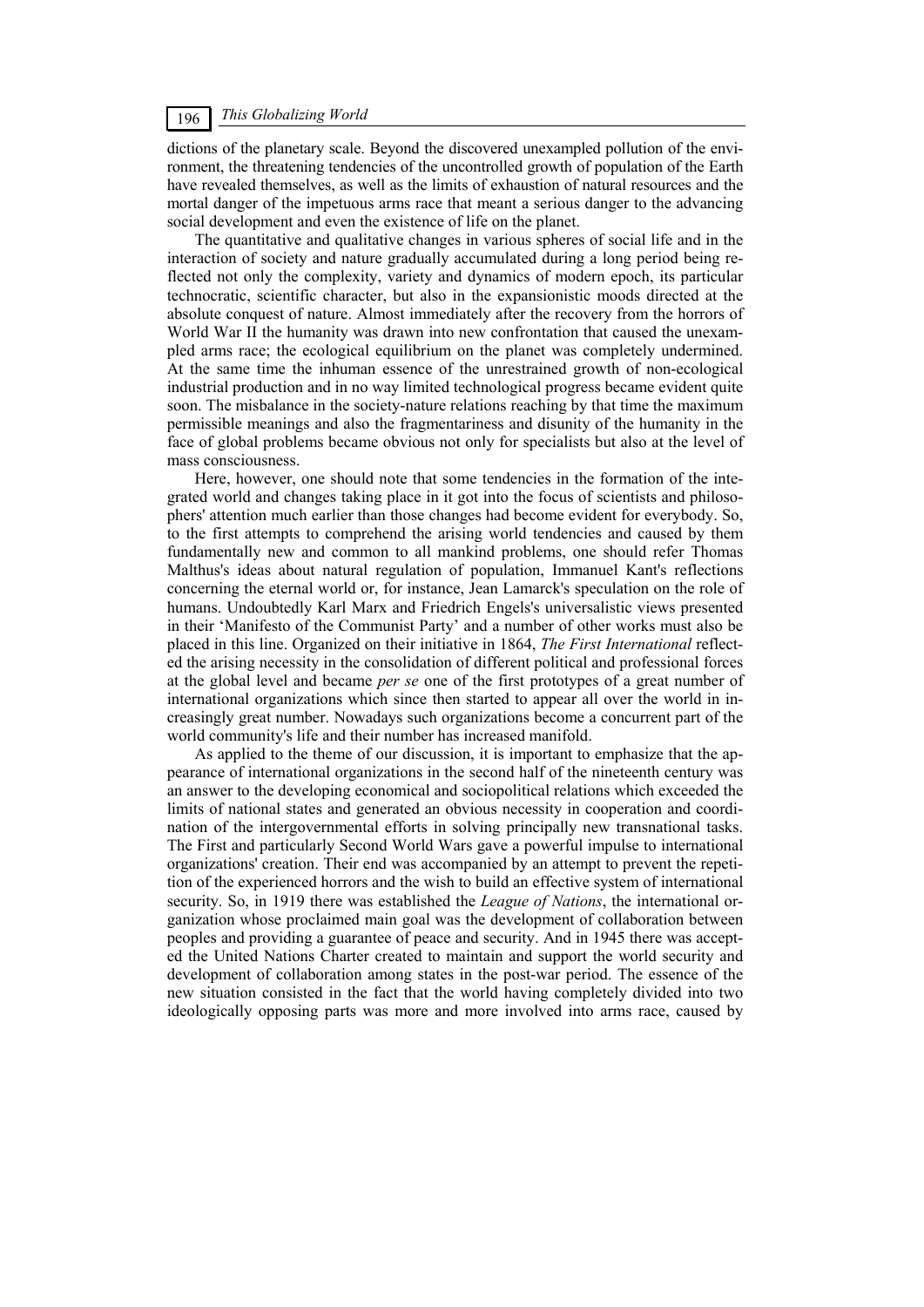'the Cold War', and so the increasing tendencies of globalization dropped out of sight for decades.

At the same time in the theoretical aspect a crucial role in the comprehension of global tendencies, when they were not yet that obvious, was played by the works by V. Soloviev, E. Le Rois, P. Teilhard de Chardin, V. I. Vernadsky, A. L. Chizhevsky, K. E. Tsiolkovsky, A. Toynbee, K. Jaspers, B. Russell, J. Somerville, *etc*. These thinkers worried most of all about fundamentally new tendencies distorting the natural balance of nature and social systems and they attempted to explain them, basing on the knowledge available at that time. By their works and discussions on 'the population of the Earth', 'eternal world', 'world integration of proletariat', 'the united god-mankind', 'noosphere', 'world government', 'cosmopolitism' and 'nuclear omnicide', *etc.* they prepared philosophical, scientific and broad public consciousness to the comprehension of the fact that for the humanity as a single whole that is inseparably linked with the natural conditions of its existence – biosphere, geographical sphere and space – the common fate and common responsibility for the future of the planet is prepared.

In particular, V. I. Vernadsky developing the conception of *noosphere* as early as in the 1930s made a conclusion about the cardinal change of the face of the Earth as a result of unexampled scales of human transforming activity and warned that if the society did not develop according to the rational principles and in accordance with laws of the nature, the death of all living things on the Earth would be inevitable. In his essay 'Scientific thought as a Planetary Phenomenon' he pointed out, 'For the first time a human has really understood that he is the inhabitant of the *planet* and can – and should – think and act in a new aspect, not only in the aspect of an individual personality, family or kin, states or their alliances but also in the *planetary aspect*'*. 4* Karl Jaspers keeping to the similar views as early as in 1948 used for the first time the term '*global*' in the present days meaning and expressed serious anxiety concerning the fact that some day the globe would become small for the humanity and the resources available on the planet would become scanty. Clearly understanding such a prospective for the humanity he wrote in particular, 'Our historically new situation, for the first time having the decisive importance, represents *the real unity of people on the Earth.* Due to the technical facilities of modern means of communication our *planet has become a single whole entirely available for a human,* it became "smaller" than the Roman Empire used to be in the old days<sup>'.5</sup> And then further, pointing a really global character of World War II, after which these lines were written, he made a conclusion of fundamental importance, 'From this very moment starts the *world history as history of a single whole*. From this point of view the whole previous history seems a range of scattered independent from each other attempts, a great number of different sources of human abilities. Now *the world on the whole* became the problem and the task*.* Thus a fundamental transformation of history takes place. Nowadays the conclusive is the following: there is nothing beyond the sphere of happening events. The *world has enclosed. The globe has become indivisible.* New dangers and opportunities are revealed. All essential problems have become *world problems,* the situation – has become the situation of the whole humanity' *(Ibid.)* (my emphasis  $-A$ . *Ch.)*. While reading these lines one cannot help

 $\overline{4}$  Vernadsky, V. I. Philosophical Ideas of a Naturalist. – Мoscow: Nauka, 1988. – P. 35. In Russian (Вернадский, В. И. Философские мысли натуралиста. – Москва: Наука, 1988. – С. 35).

Jaspers, K. The Origin and Goal of History. – Мoscow: Respublika, 1991. – P.141. In Russian (Ясперс, К. Смысл и назначение истории. – Москва: Республика, 1991. – C. 141).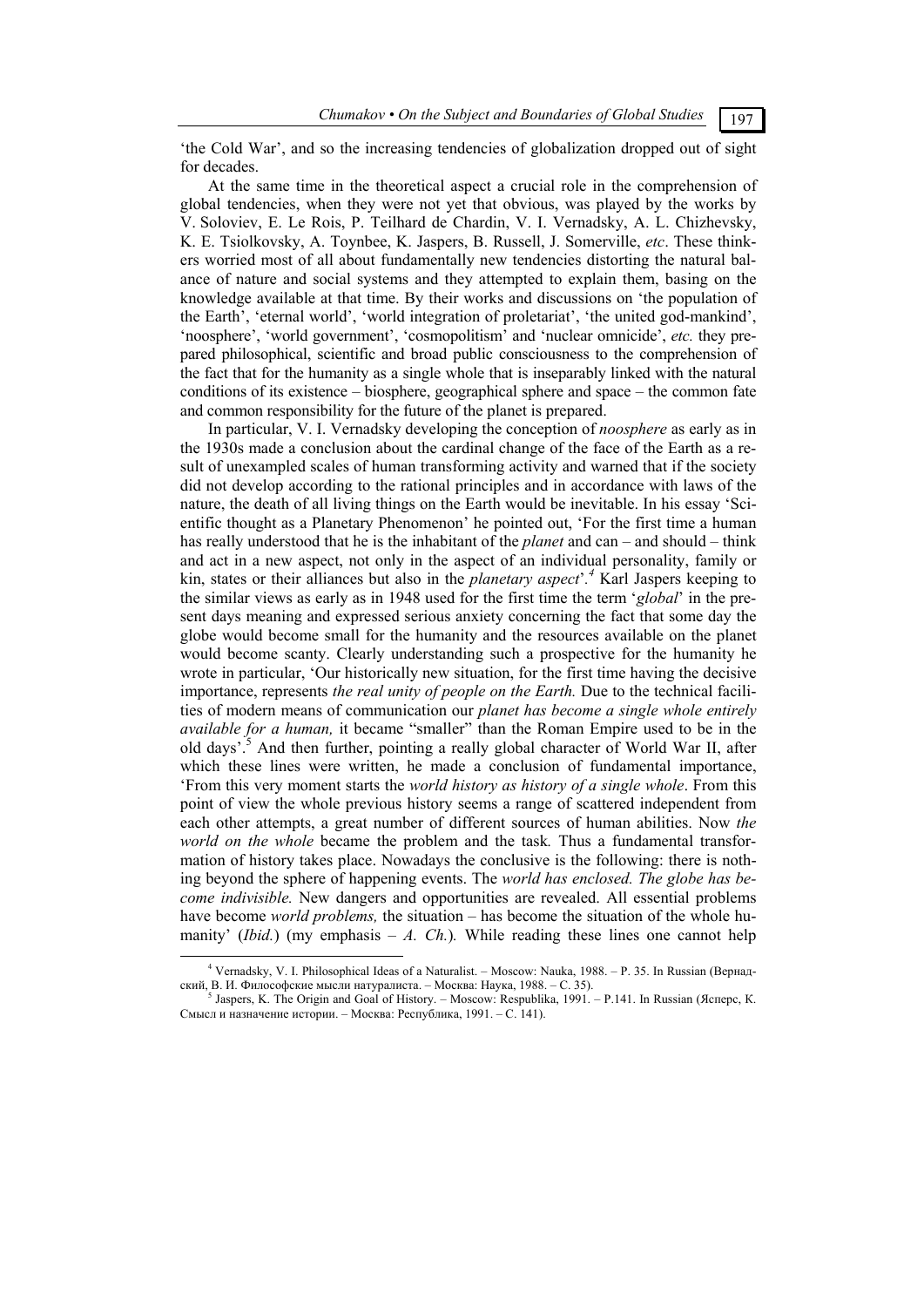agreeing with the fact that although global studies has been formed quite recently, its foundations have been laid by the works of some scientists much earlier.

Processes of globalization that came to the forefront and sharply enforced in the second half of the twentieth century, and also increasing in this connection interdependency of different countries and peoples determined a new level of understanding of the present topic. Still more new international structures and organizations appeared, among which there were quite a lot of those whose activities were aimed at comprehension of global problems and their reasons. We can give as examples the Institute of Future Problems, founded in Vienna in 1965, International fund 'Humanity in 2000', founded the same time in the Netherlands, 'World Future Society' organized in 1966 in Washington, *etc.* The increasing number of other similar organizations grew in the course of time. However, a true interest in global problems appeared after the first reports of the Club of Rome, founded in 1968.<sup>6</sup> Its research projects 'The Limits to Growth' (1972), 'Mankind at the Turning Point' (1974), 'RIO – Reshaping the International Order' (1974), 'Beyond the Age of Waste' (1976) and others were worldrenowned and became a theoretical basis of modern global studies. They did not only fulfill the necessary heuristic and methodological function while forming a principally new branch of interdisciplinary knowledge, but played a significant enlightening role.

So, we can say that Global Studies as a specific sphere of academic research and integral world-representation had formed generally by the end of the 1980s, and later it developing due to the rethinking of globalization processes which at that time still remained out of sight of those working in that sphere. The events provoked by the socialist system's collapse what determined the new arrangement of forces in the international arena, served as the main impulse for turning the scientific and public thought from studying consequences to the analysis of their true reasons. And this happened only in the second half of the 1990s when the world had basically recovered from fundamental changes and started to comprehend the new situation. At that very period there came 'the second wave' of interest in Global Studies which gained the so-called 'second wind' due to the active comprehension of globalization processes.

At the same time it should be emphasized that for many contemporary researchers who have joined Global Studies during this (second) wave of the interest to it; what had been worked out before to a great extent appeared to be out of sight mostly because that almost ten-year gap between the two 'waves' was accompanied by breaking of the former foundations and ideas which are nowadays quite often taken as rudiments of the past unworthy of serious attention. As a result, a lot of publications appeared whose authors form up their ideas as if Global Studies is a very recent research trend that still has no results deserving serious attention. Nevertheless, before the appearance of the term 'globalization' quite clear ideas about the tendencies of the formation of worldeconomic links as an indivisible system and global problems caused by it had formed in this sphere of research. The nature and genesis of global problems, the criteria of their choice were also discovered and approaches to their systematization defined, a deep interrelation of not only natural and social processes but also of the contradictions following from here, their conditionality by the social, economic, political, ideological and scientific-technical consequences were revealed.

 <sup>6</sup>  $6$  Mazour, I. I., and Chumakov, A. N. (eds.) Globalistics. Encyclopedia. – Moscow: Raduga, 2003. – Pp. 893– 896. In Russian (Глобалистика: Энциклопедия / гл. ред. И. И. Мазур, А. Н. Чумаков; Центр научных и прикладных программ «ДИАЛОГ». – Москва: Радуга, 2003. – C. 893–896).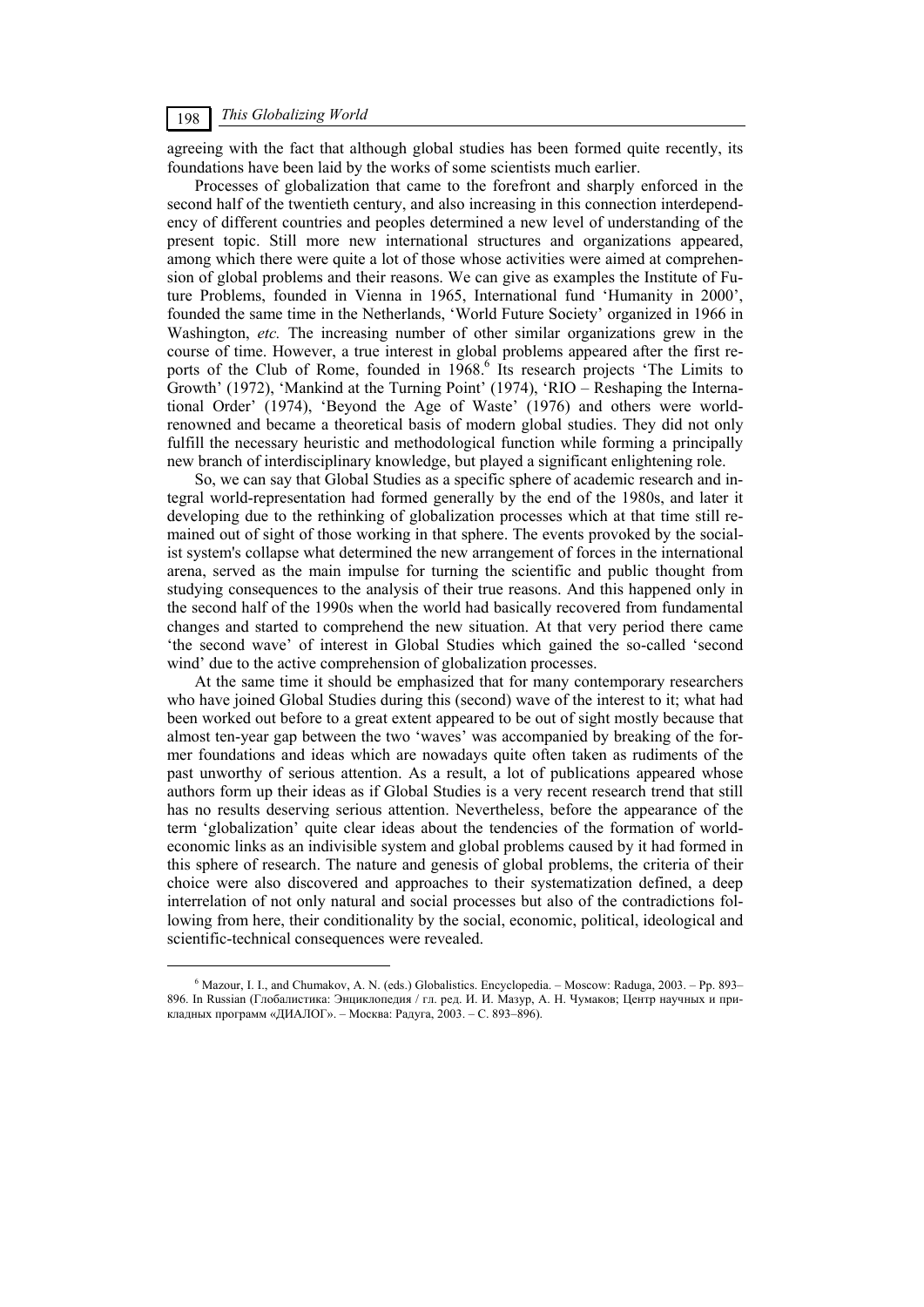The significant achievements in Global Studies in the first two decades of its development are: the elaboration and formation of language of interdisciplinary communication acceptable for different sciences, from this point of view the elaboration and improvement of the key notions and categories such as for instance '*global problem', 'ecological crisis', 'ecologization of production', 'population explosion', 'nuclear winter', 'global dependence', 'world community', 'new thinking', 'new humanism', etc.* As a result, people's worldview changed sufficiently, their understanding of the fact that a human depends on nature to a much greater extent than it had been realized before, surrounding him terrestrial and space environment and also on the developing relations and arrangement of forces in the world scene. At that very period it became obvious that interdependency of all spheres of social life in the world is steadily increasing, in particular, the influence of different states on each other is increasing, when defending their particular national interests and sovereignty – under the conditions of globalization they provoke fundamentally new contradictions in the international relations. It has also been established that the appearance and sharp aggravation of global problems in the second half of the twentieth century is not a result of some miscalculation, somebody's fatal error or a purposely chosen strategy of socio-economic development. Neither are these the whims of history or a consequence of nature's anomalies. The global changes and panhuman problems provoked by them became a result of the centuries-long quantitative and qualitative transformations both in social development and in the 'societynature' system. The reasons for their appearance are rooted in the history of formation of modern civilization which provoked an extensive crisis of the industrial society and technocratic-oriented culture in general. During the post-war period this crisis covered the whole complex of people's interaction with each other, fundamentally changed the relations between the person and society, society and nature, and touched directly the vital interests of the whole world community.

The result of such a development was not only 'population explosion' and globalization of economy but also degradation of the environment which outlined the tendency of human degradation. The human behaviour, ideas and the way of thinking failed to change in due time adequately to the changes which started to occur around him with an increasing speed. As has already been shown by the first research into the field of global studies, the reason for the accelerated development of socio-economic processes turned out to be the human being her/himself and his/her purposeful transformational activity, reinforced by new achievements in the field of science and engineering. In the meantime it was established that only within a few decades as a result of the impetuous growth of scientific technical achievements in the development of the productive forces of society more changes than during a number of previous centuries took place. At the same time the process of changing took place with a growing speed and was invariably accompanied by more profound and substantial transformations in different spheres of social life. By the end of the twentieth century with the appearance of the Internet, email and radio-telephone they had become unexampled, and the unique technique and modern transport had enormously increased the mobility and transforming abilities of people whose number still continues to grow at a fearful rate. As a result there is left neither an unexplored place on the Earth nor even practically pure territories, water and air space which natural state has not been directly or indirectly affected by the human activity. All this gives grounds to call our planet now 'a common home', 'world village', to call the processes and problems which have turned out common for all the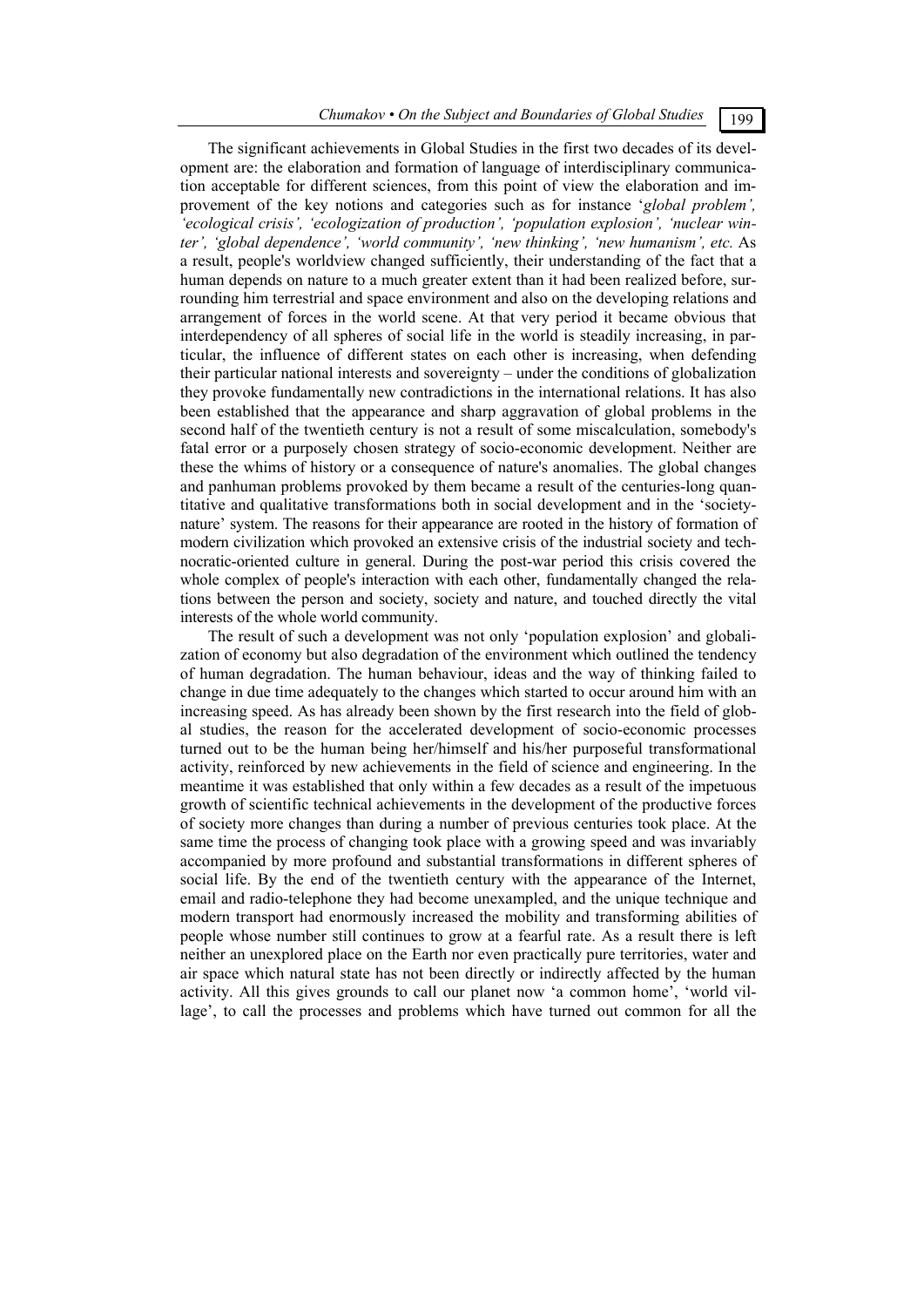people – the global ones, and the sphere of academic knowledge about all these things – Global Studies.

Speaking about different spheres of social life and touching directly people's interests, the Global Studies with the necessity becomes closely connected with politics and ideology. In this aspect it is rightful to speak about different trends and schools of global studies which have revealed themselves clearly already at the first stages of its formation, when the confrontation of the two ideologically hostile socio-economical systems predetermined its development in two directions one of which got the name '*western*' and the other – '*Soviet global studies*'*.* During the last decade the ideological resistance gave place to economic, cultural, religious and national discrepancies which underlay the division of the world into a number of large regions – the original subjects of international relations. At the same time cultural civilization differences of countries and peoples came to the forefront and that predetermined somewhat different approaches to the understanding of modern world processes, in particular *Western, Eurasian, Oriental and Islamic, etc.* Taking into consideration a definite conventionality of any classification, let us mark only some approaches and directions typical of modern Global Studies in which we will distinguish foreign and Russian components for more clearness.

In the non-Russian Global Studies two directions have formed initially: the '*technocratic'* one within which the positive influence of science and technique on social life was obviously exaggerated, and the 'technopessimistic' one making the technological progress, international capital and transnational corporations responsible for the negative consequences of globalization.<sup>7</sup> Later their positions became closer and at the same time were differently corrected under the influence of different estimation of the prospects for the world market development; so, the indicated division is quite relative now. As for the Russian Global Studies, in the Soviet period when it was under the strong ideological influence, a moderately optimistic mood was characteristic of it. At the same time from the very beginning there appeared some directions among which (quite relatively) the following can be distinguished: $8$ 

*– philosophical-methodological:* within its framework the philosophical principles, nature and genesis of the global processes are studied, the most important sociopolitical and economic transformations necessary for successful solution of the global problems and underlying processes are analyzed;

– *socio-natural:* it covers a wide range of problems the most important of which are produced by ecology, supply of raw material, energetic, water, land and other resources. Within this trend representatives of natural, technical and social sciences, politicians, production workers and public people work in close contact. Their efforts are focused on the elaboration of principles and methods of optimization of the interaction between society and nature, ecologization of industry and rational nature management;

– *culturological:* it focuses on the problems of globalization appearing in the sphere of scientific and technological progress, population, public health service, culture, law, education and other fields of social life.

 $\overline{\phantom{a}}$  $^{\prime}$  Mazour, I. I., and Chumakov, A. N. (eds.) Globalistics: International Cross-Disciplinary Dictionary. – Moscow – Saint Petersburg – New York: Elima, Piter, 2006. – Pp. 875–878. In Russian (Мазур, И. И., Чумаков, А. Н. Глобалистика. Международный междисциплинарный словарь. – М. – СПб. – Нью Йорк: Элима, Питер. – C. 875–878).

<sup>8</sup> Mazour, I. I., and Chumakov, А. N. *Globalistics. Encyclopedia*… Pp. 109–209.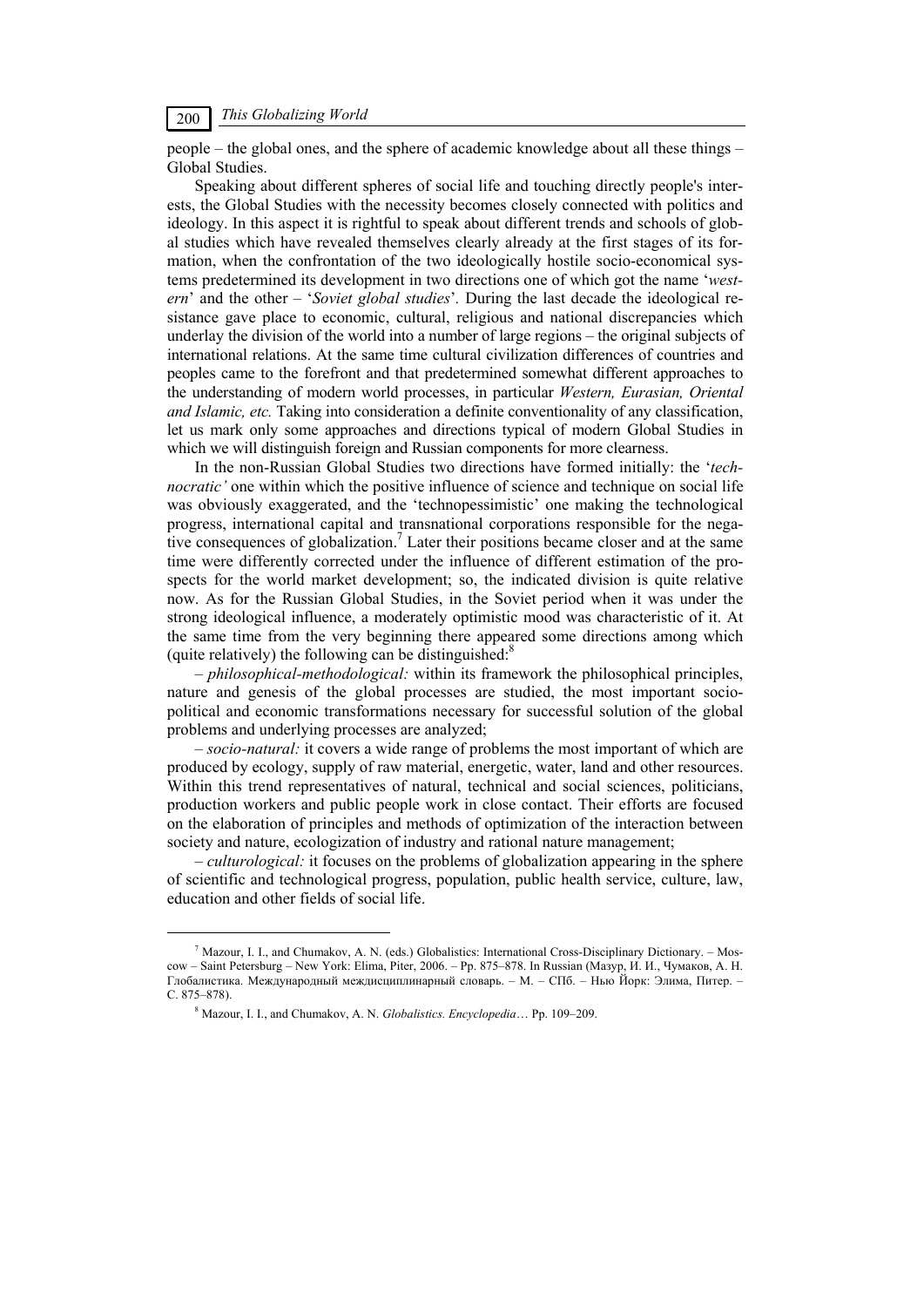Recently both in Russia and abroad the attention to political, social, ideological, cultural and civilizational aspects of globalization has increased considerably what has essentially enlarged the scope of Global Studies and notably influenced the nature of the problems it solves. The spheres of material production and spiritual activity, ecology and lifestyle, culture and policy – all of them are included now in the sphere of *global studies* which, taking into account the aforesaid, should be determined as *the interdisciplinary field of scientific research aimed at discovering the essence of processes of globalization, causes of their appearance and tendencies of development, and also at the analysis of the problems it generates and the search for the ways of maintenance of positive and overcoming negative consequences of these processes for the humankind and biosphere.* 

In a broader sense the term '*Global Studies'* determines the whole totality of scientific, philosophical, culturological and applied investigations of different aspects of globalization and global problems including the received results of such investigations and also practical activity on their realization in economic, social and political spheres both at the level of separate states and in the international scale.

To avoid improper analogies and methodological confusion it is important to emphasize that Global Studies should not be understood as a separate or specific discipline which as a rule appears in multitude as a result of differentiation of scientific knowledge or at the edge of adjacent fields of science. It was born by the opposite phenomenon – by the integration processes typical of modern science and represents a sphere of investigations and knowledge within which different scientific disciplines and philosophy analyze all possible aspects of globalization, suggest these or those solutions to global problems, considering them both separately and as a holistic system in a close interaction with each other, each from the position of its subject and method. Here follows a significant consequence. One could raise the question of the *subject, matter, method, goal and conceptual apparatus, etc.* of the Global Studies, as some researchers suggest. However, one should keep in mind that answers to these questions concerning the Global Studies lie in a different plane as compared to this or that concrete field of science. In particular, its subject cannot be determined unambiguously though in a simplifying way, one can define its subject as the world integrity, humanity as a whole or the whole biosphere with its basic element – the human being. The same is referred to the conceptual apparatus of Global Studies which (at the philosophical-methodological level) will be indivisible to a certain extent only, in other respects it becomes 'diffused' in separate sciences dealing with the appropriate investigations. Speaking about methods or goals of the Global Studies, attention should be paid to the fact that besides defining some basic approaches, one should enumerate not only separate sciences and their contribution to the research of the appropriate problems but also reveal the way philosophy, culture studies, politics and ideology are involved in Global Studies what makes the solution of such a task admittedly almost unachievable.

Another significant difference of Global Studies from concrete scientific disciplines consists in the fact that the comprehension of global tendencies and a principal overcoming of the problems caused by them require not only theoretical investigations but corresponding effective practical activities. The Global Studies thereby, impartially fulfills the integrative role in the sphere of science and practice making many scientists, politicians and public people consider the contemporary world in a new way and realize their involvement into the common fate of the humanity. It makes think that globaliza-